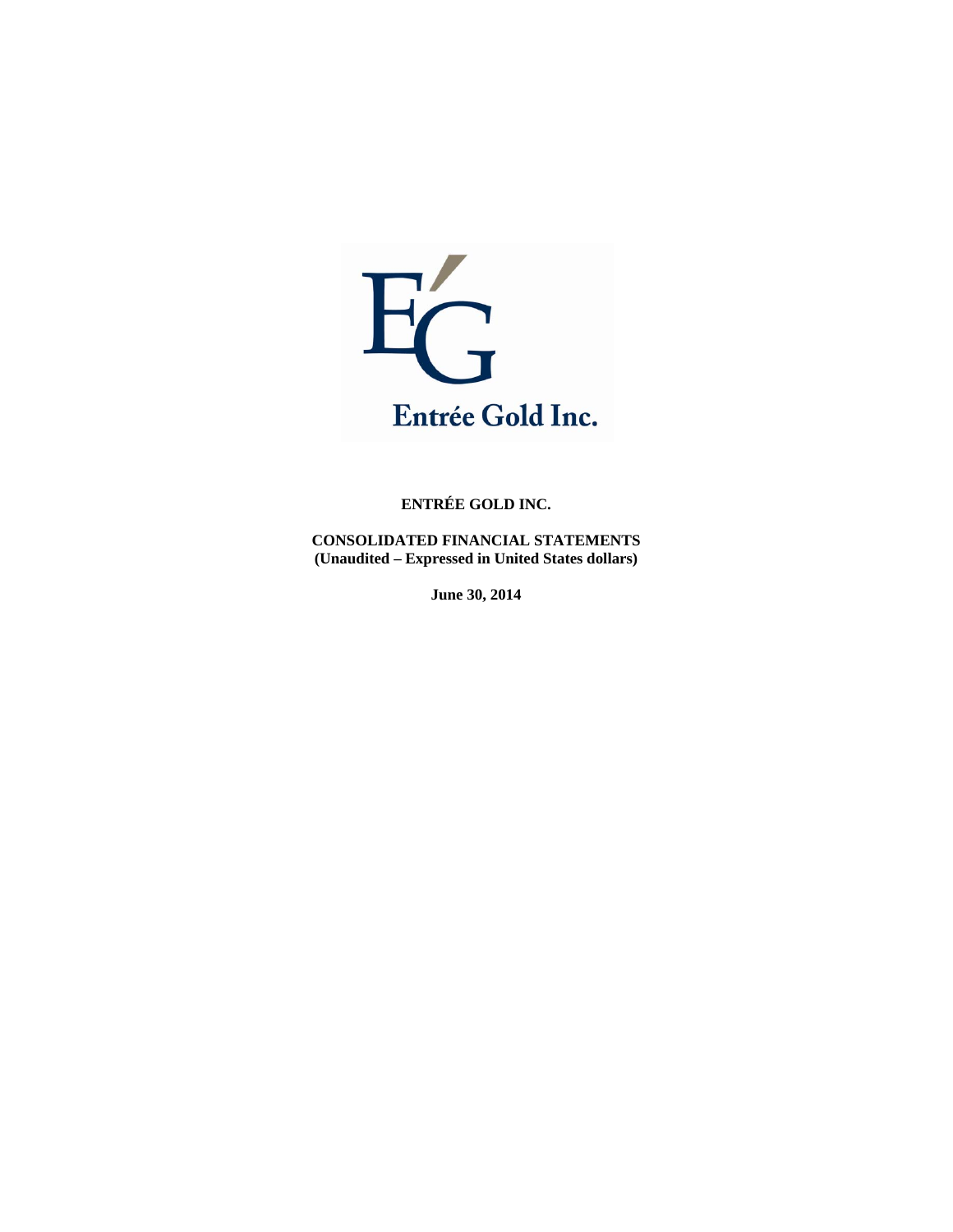# CONSOLIDATED BALANCE SHEETS

(Unaudited - Expressed in United States dollars)

|                  | December 31,<br>2013 |
|------------------|----------------------|
|                  |                      |
|                  |                      |
| \$<br>42,011,899 | 46,701,216           |
| 92,213           | 203,346              |
| 406,776          | 751,140              |
| 42,510,888       | 47,655,702           |
| 258,593          | 288,943              |
| 48,800,610       | 48,806,565           |
| 439,761          | 491,808              |
| 79,054           | 152,087              |
| 92,088,906<br>\$ | 97,395,105           |
|                  |                      |
|                  |                      |
| 804,767<br>\$    | 1,261,206            |
| 6,101,472        | 5,978,133            |
| 37,497,190       | 37,638,211           |
| 6,897,276        | 7,340,516            |
| 51,300,705       | 52,218,066           |
|                  |                      |
| 177,138,693      | 177,065,075          |
|                  |                      |
| 20,095,161       | 20,095,161           |
| 208,935          | 465,615              |
| (156, 654, 588)  | (152, 448, 812)      |
| 40,788,201       | 45,177,039           |
| \$               | 97,395,105           |
|                  | 92,088,906           |

 **Commitments** (Note 15)

 **Subsequent events** (Note 17)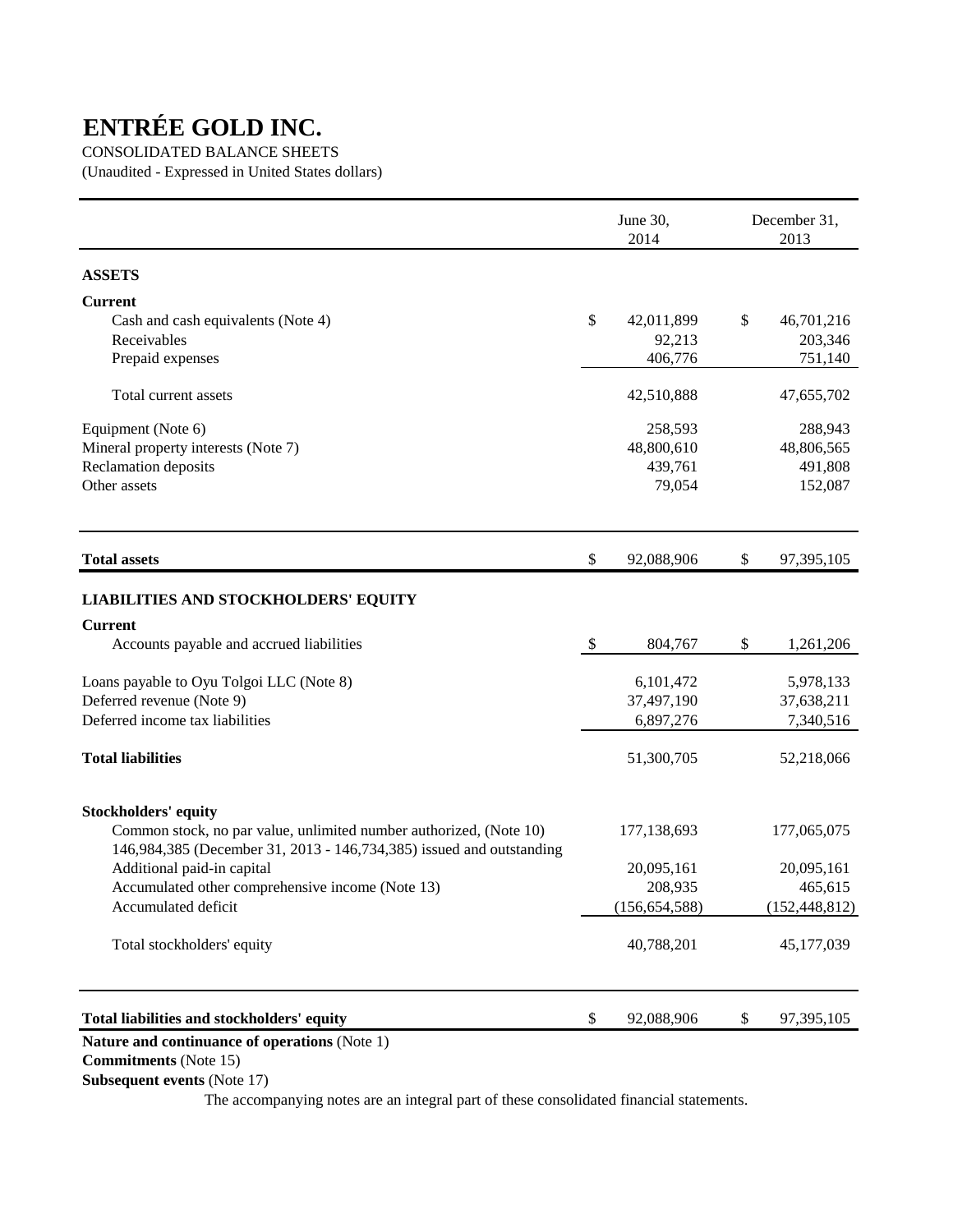# CONSOLIDATED STATEMENTS OF OPERATIONS AND COMPREHENSIVE LOSS

(Unaudited - Expressed in United States dollars)

|                                                        | Three Months<br>Ended<br>June 30,<br>2014 | Three Months<br>Ended<br>June 30,<br>2013 |               | <b>Six Months</b><br>Ended<br>June 30,<br>2014 |               | <b>Six Months</b><br>Ended<br>June 30,<br>2013 |
|--------------------------------------------------------|-------------------------------------------|-------------------------------------------|---------------|------------------------------------------------|---------------|------------------------------------------------|
| <b>EXPENSES</b>                                        |                                           |                                           |               |                                                |               |                                                |
| Exploration (Note 7)                                   | \$<br>757,325                             | \$<br>1,904,636                           | <sup>\$</sup> | 2,321,471                                      | <sup>\$</sup> | 3,508,426                                      |
| General and administration                             | 980,107                                   | 1,190,851                                 |               | 2,124,197                                      |               | 3,964,347                                      |
| Consultancy and advisory fees                          | 234,070                                   | 324,175                                   |               | 519,742                                        |               | 1,311,101                                      |
| Impairment of mineral property interests               |                                           | 437,732                                   |               |                                                |               | 437,732                                        |
| Depreciation                                           | 17,160                                    | 26.704                                    |               | 34,835                                         |               | 55,540                                         |
| Gain on sale of mineral property interests             | (28,096)                                  |                                           |               | (28,096)                                       |               |                                                |
| Foreign exchange loss (gain)                           | 882,044                                   | (892, 725)                                |               | (189, 413)                                     |               | (1,010,409)                                    |
| <b>Loss from operations</b>                            | (2,842,610)                               | (2,991,373)                               |               | (4,782,736)                                    |               | (8,266,737)                                    |
| Interest income                                        | 97,064                                    | 100,948                                   |               | 180,290                                        |               | 164,514                                        |
| Interest expense (Note 5)                              | (65, 524)                                 | (64, 553)                                 |               | (130, 385)                                     |               | (128, 809)                                     |
| Gain (loss) from equity investee (Note 5)              | (28, 772)                                 | 19,683                                    |               | (49, 564)                                      |               | (93, 246)                                      |
| Fair value adjustment of asset backed commercial paper |                                           | 147,564                                   |               |                                                |               | 147,564                                        |
| Loss from operations before income taxes               | (2,839,842)                               | (2,787,731)                               |               | (4,782,395)                                    |               | (8,176,714)                                    |
| Current income tax recovery                            | 246,609                                   |                                           |               | 133,379                                        |               |                                                |
| Deferred income tax recovery (expense)                 | (332, 558)                                | 512,114                                   |               | 443,240                                        |               | 809,253                                        |
| <b>Net loss</b>                                        | \$<br>$(2,925,791)$ \$                    | $(2,275,617)$ \$                          |               | $(4,205,776)$ \$                               |               | (7,367,461)                                    |
| Comprehensive loss:                                    |                                           |                                           |               |                                                |               |                                                |
| Net loss                                               | \$<br>$(2,925,791)$ \$                    | $(2,275,617)$ \$                          |               | $(4,205,776)$ \$                               |               | (7,367,461)                                    |
| Foreign currency translation adjustment (Note 13)      | 1,439,608                                 | (1,740,015)                               |               | (256, 680)                                     |               | (2,323,213)                                    |
| <b>Comprehensive loss:</b>                             | \$<br>$(1,486,183)$ \$                    | $(4,015,632)$ \$                          |               | $(4,462,456)$ \$                               |               | (9,690,674)                                    |
| Basic and diluted net loss per share                   | \$<br>$(0.02)$ \$                         | $(0.02)$ \$                               |               | $(0.03)$ \$                                    |               | (0.05)                                         |
| Weighted average number of common shares outstanding   | 146,827,792                               | 146,734,385                               |               | 146,781,346                                    |               | 140,913,549                                    |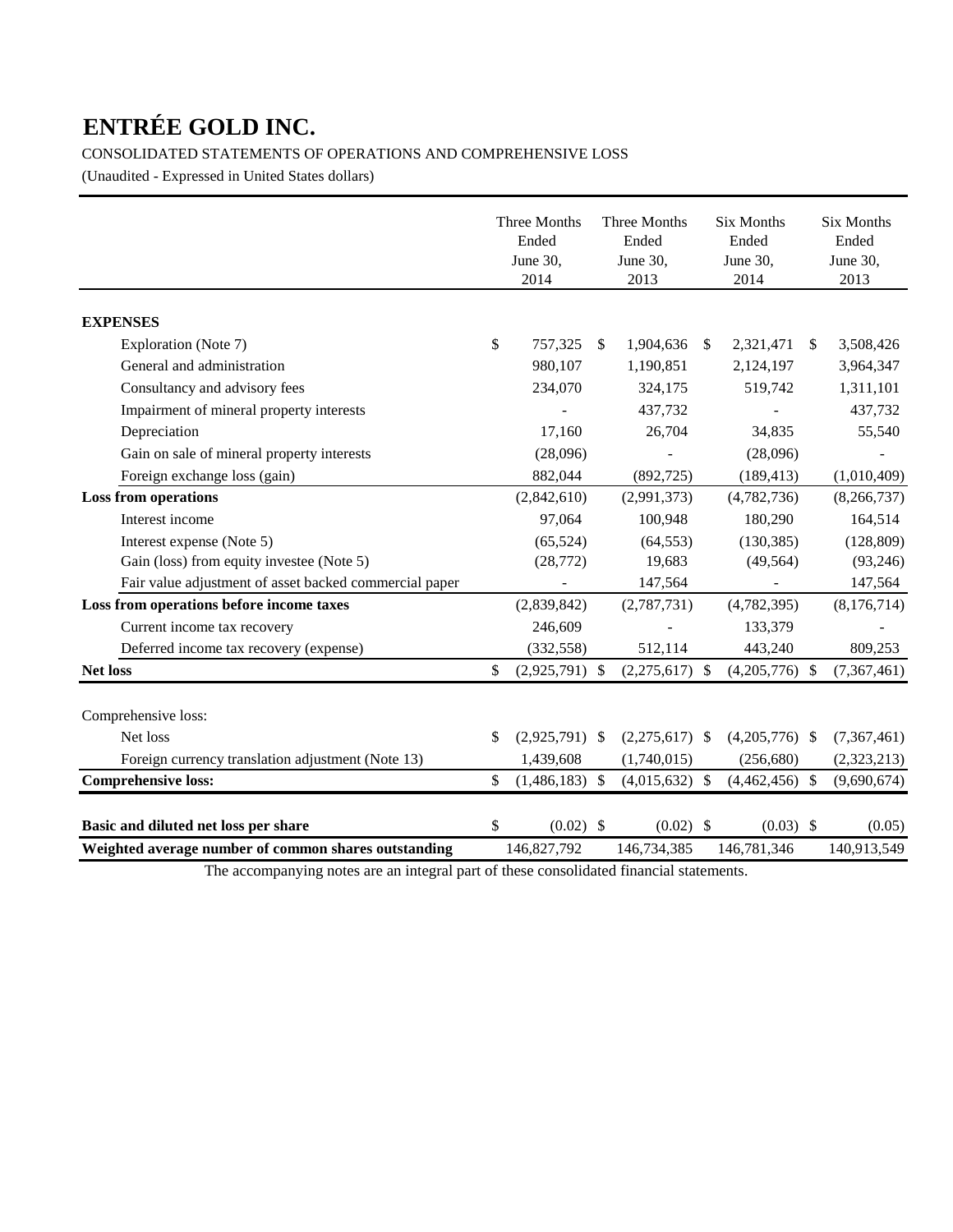# CONSOLIDATED STATEMENT OF STOCKHOLDERS' EQUITY

(Unaudited - Expressed in United States dollars)

|                                                                                                     | Number of<br><b>Shares</b> |              | Common<br>Stock  | Additional<br>Paid-in Capital | Accumulated<br>Other<br>Comprehensive<br>Income | Accumulated<br>Deficit                  |     | Total<br>Stockholders'<br>Equity         |
|-----------------------------------------------------------------------------------------------------|----------------------------|--------------|------------------|-------------------------------|-------------------------------------------------|-----------------------------------------|-----|------------------------------------------|
| <b>Balance, June 30, 2013</b>                                                                       | 146,734,385                | \$           | 177,065,075      | \$<br>19,725,501              | \$<br>929,806                                   | \$<br>(148, 394, 248)                   | \$  | 49,326,134                               |
| Foreign currency translation adjustment<br>Net loss                                                 |                            |              |                  | $\overline{\phantom{a}}$      | 1,099,467                                       | $\overline{\phantom{a}}$<br>(2,930,602) |     | 1,099,467<br>(2,930,602)                 |
| Balance, September 30, 2013                                                                         | 146,734,385                | $\mathbb{S}$ | 177,065,075      | \$<br>19,725,501              | \$<br>2,029,273                                 | \$<br>(151, 324, 850)                   | \$  | 47,494,999                               |
| Shares issued:<br>Stock-based compensation<br>Foreign currency translation adjustment<br>Net loss   |                            |              |                  | 369,660<br>۰                  | (1,563,658)                                     | (1,123,962)                             |     | 369,660<br>(1,563,658)<br>(1,123,962)    |
| Balance, December 31, 2013                                                                          | 146,734,385                | $\mathbb{S}$ | 177,065,075      | \$<br>20,095,161              | \$<br>465,615                                   | \$<br>(152, 448, 812)                   | \$  | 45,177,039                               |
| Foreign currency translation adjustment<br>Net loss<br>Balance, March 31, 2014                      | 146,734,385                | $\mathbb{S}$ | 177,065,075      | \$<br>20,095,161              | \$<br>(1,696,288)<br>(1,230,673)                | \$<br>(1,279,985)<br>(153, 728, 797)    | \$. | (1,696,288)<br>(1,279,985)<br>42,200,766 |
| Shares issued:<br>Mineral property interests<br>Foreign currency translation adjustment<br>Net loss | 250,000<br>$\overline{a}$  |              | 73,618<br>$\sim$ | ۰                             | 1,439,608<br>$\overline{\phantom{a}}$           | ٠<br>(2,925,791)                        |     | 73,618<br>1,439,608<br>(2,925,791)       |
| Balance, June 30, 2014                                                                              | 146,984,385                | $\mathbb{S}$ | 177, 138, 693    | \$<br>20,095,161              | \$<br>208,935                                   | \$<br>(156, 654, 588)                   | \$  | 40,788,201                               |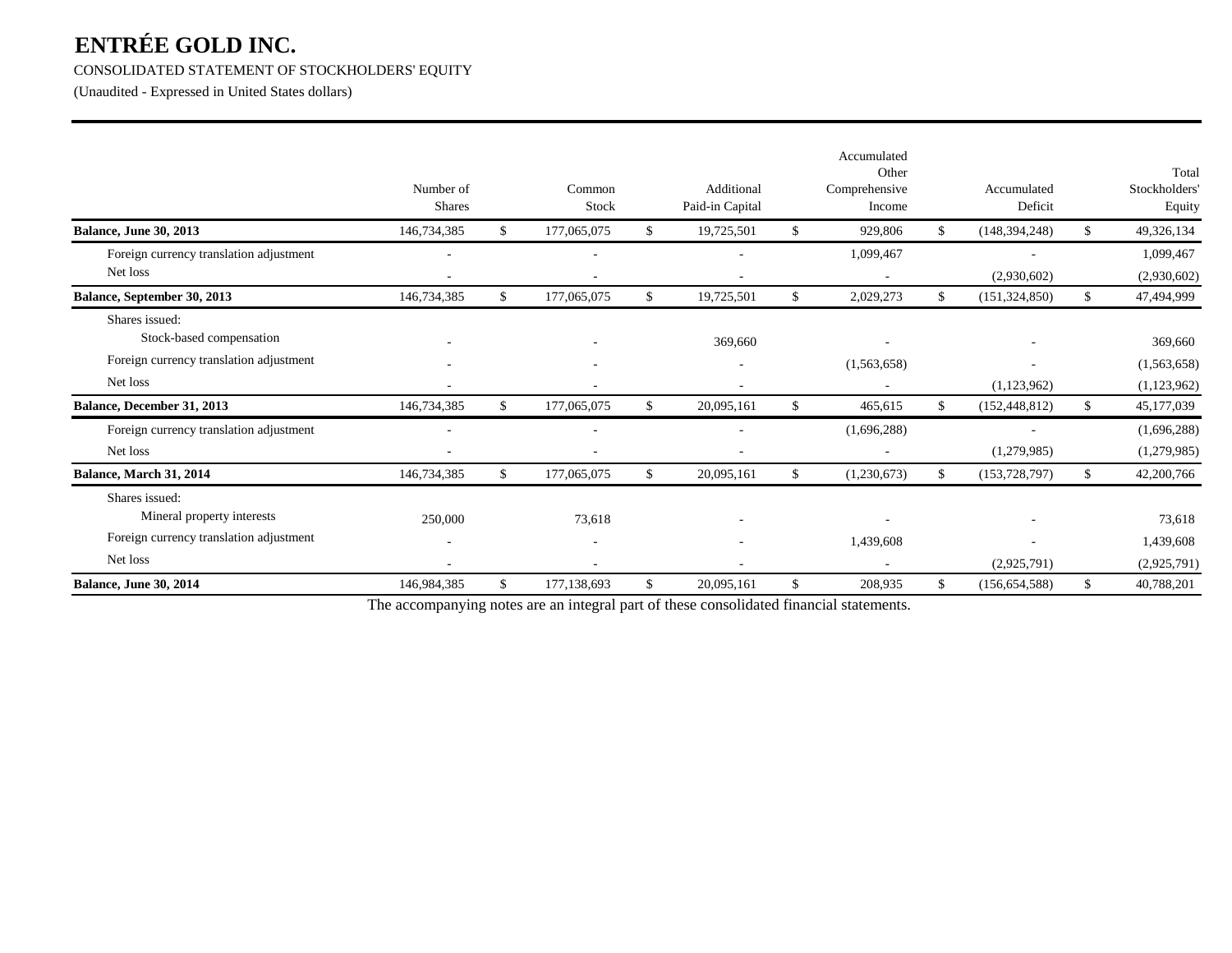CONSOLIDATED STATEMENTS OF CASH FLOWS

(Unaudited - Expressed in United States dollars)

|                                                     | Six Months<br>Ended<br>June 30,<br>2014 | <b>Six Months</b><br>Ended<br>June 30,<br>2013 |
|-----------------------------------------------------|-----------------------------------------|------------------------------------------------|
| <b>CASH FLOWS FROM OPERATING ACTIVITIES</b>         |                                         |                                                |
| Net loss                                            | \$<br>$(4,205,776)$ \$                  | (7,367,461)                                    |
| Items not affecting cash:                           |                                         |                                                |
| Depreciation                                        | 34,835                                  | 55,540                                         |
| Stock-based compensation                            |                                         | 1,052,637                                      |
| Loss from equity investee                           | 49,564                                  | 93,246                                         |
| Interest expense                                    | 130,385                                 | 128,809                                        |
| Deferred income tax recovery                        | (443,240)                               | (809, 253)                                     |
| Gain on sale of mineral property interests          | (28,096)                                |                                                |
| Impairment of mineral property interests            |                                         | 437,732                                        |
| Other items not affecting cash                      | (191, 352)                              | (736,099)                                      |
| Changes in assets and liabilities:                  |                                         |                                                |
| Receivables                                         | 107,564                                 | (3,576)                                        |
| Prepaid expenses                                    | 332,866                                 | 378,568                                        |
| Other assets                                        | 13,982                                  | 7,711                                          |
| Accounts payable and accrued liabilities            | (440, 230)                              | 486,729                                        |
| Deposit on metal credit delivering obligation       |                                         | 40,000,000                                     |
| Net cash provided by (used in) operating activities | (4,639,498)                             | 33,724,583                                     |
| <b>CASH FLOWS FROM FINANCING ACTIVITIES</b>         |                                         |                                                |
| Proceeds from issuance of capital stock             |                                         | 9,722,897                                      |
| Share issue costs                                   |                                         | (86, 636)                                      |
| Net cash provided by financing activities           |                                         | 9,636,261                                      |
|                                                     |                                         |                                                |
| <b>CASH FLOWS FROM INVESTING ACTIVITIES</b>         |                                         |                                                |
| Mineral property interests                          | (100,000)                               | (50,000)                                       |
| Reclamation deposits                                | 52,152                                  | 115,180                                        |
| Acquisition of equipment                            | (6,292)                                 | (2, 453)                                       |
| Proceeds from sale of royalty interest              |                                         | 5,000,000                                      |
| Proceeds from sale of mineral property interests    | 28,096                                  |                                                |
| Net cash provided by (used in) investing activities | (26, 044)                               | 5,062,727                                      |
| Effect of foreign currency translation on cash and  |                                         |                                                |
| cash equivalents                                    | (23,775)                                | (627, 139)                                     |
| Change in cash and cash equivalents                 |                                         |                                                |
| during the period                                   | (4,689,317)                             | 47,796,432                                     |
| Cash and cash equivalents, beginning of period      | 46,701,216                              | 4,255,508                                      |
| Cash and cash equivalents, end of period            | \$<br>42,011,899                        | \$<br>52,051,940                               |
| Cash paid for interest during the period            | \$                                      | \$                                             |
| Cash paid for income taxes during the period        | \$<br>(135,583)                         | \$                                             |

Supplemental disclosure with respect to cash flows (Note 14)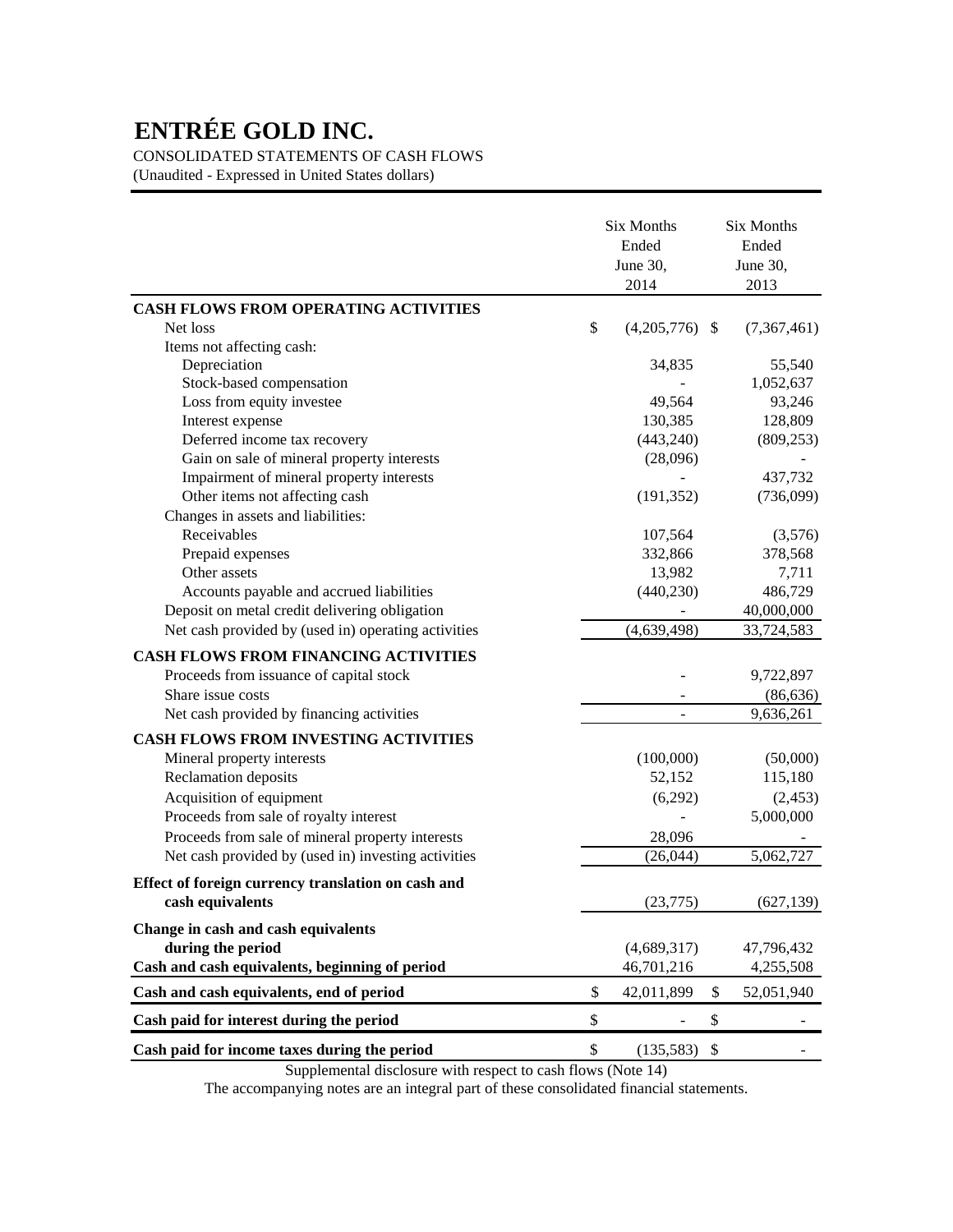#### **1. NATURE AND CONTINUANCE OF OPERATIONS**

Entrée Gold Inc. was incorporated under the laws of the Province of British Columbia on July 19, 1995 and continued under the laws of the Yukon Territory on January 22, 2003. On May 27, 2005, Entrée Gold Inc. changed its governing jurisdiction from the Yukon Territory to British Columbia by continuing into British Columbia under the *Business Corporations Act* (British Columbia). The principal business activity of Entrée Gold Inc., together with its subsidiaries (collectively referred to as the "Company"), is the exploration of mineral property interests. To date, the Company has not generated significant revenues from its operations and is considered to be in the exploration stage.

All amounts are expressed in United States dollars, except for certain amounts denoted in Canadian dollars ("C\$"), and Australian dollars ("A\$").

These consolidated financial statements have been prepared on the assumption that the Company will be able to realize its assets and discharge its liabilities in the normal course of business. The Company currently earns no operating revenues. Continued operations of the Company are dependent upon the Company's ability to secure additional equity capital or receive other financial support, and in the longer term to generate profits from business operations. Management believes that the Company has sufficient working capital to maintain its operations for the next fiscal year.

### **2. BASIS OF PRESENTATION**

The interim period financial statements have been prepared by the Company in conformity with generally accepted accounting principles in the United States of America. The preparation of financial data is based on accounting principles and practices consistent with those used in the preparation of annual financial statements, and in the opinion of management these financial statements contain all adjustments necessary (consisting of normally recurring adjustments) to present fairly the financial information contained therein. Certain information and footnote disclosure normally included in the financial statements prepared in conformity with generally accepted accounting principles in the United States of America have been condensed or omitted. These interim period statements should be read together with the most recent audited financial statements and the accompanying notes for the year ended December 31, 2013. The results of operations for the six months ended June 30, 2014 are not necessarily indicative of the results to be expected for the year ending December 31, 2014.

# **3. SIGNIFICANT ACCOUNTING POLICIES**

These consolidated financial statements follow the same significant accounting policies as those outlined in the notes to the audited consolidated financial statements for the year ended December 31, 2013.

#### **Recent accounting pronoucements**

In June 2014, the Financial Accounting Standards Board ("FASB") issued Accounting Standards Update (ASU) No. 2014-10, "Development Stage Entities (Topic 915): Elimination of Certain Financial Reporting Requirements, Including an Amendment to Variable Interest Entities Guidance in Topic 810, Consolidation". This ASU does the following, among other things: a) eliminates the requirement to present inception-to-date information on the statements of income, cash flows, and shareholders' equity, b) eliminates the need to label the financial statements as those of a development stage entity, c) eliminates the need to disclose a description of the development stage activities in which the entity is engaged, and d) amends FASB ASC 275, "Risks and Uncertainties", to clarify that information on risks and uncertainties for entities that have not commenced planned principal operations is required. The amendments in ASU No. 2014-10 related to the elimination of Topic 915 disclosures and the additional disclosure for Topic 275 are effective for public companies for annual and interim reporting periods beginning after December 15, 2014. Early adoption is permitted. The Company has evaluated this ASU and early adopted beginning with the period ended June 30, 2014.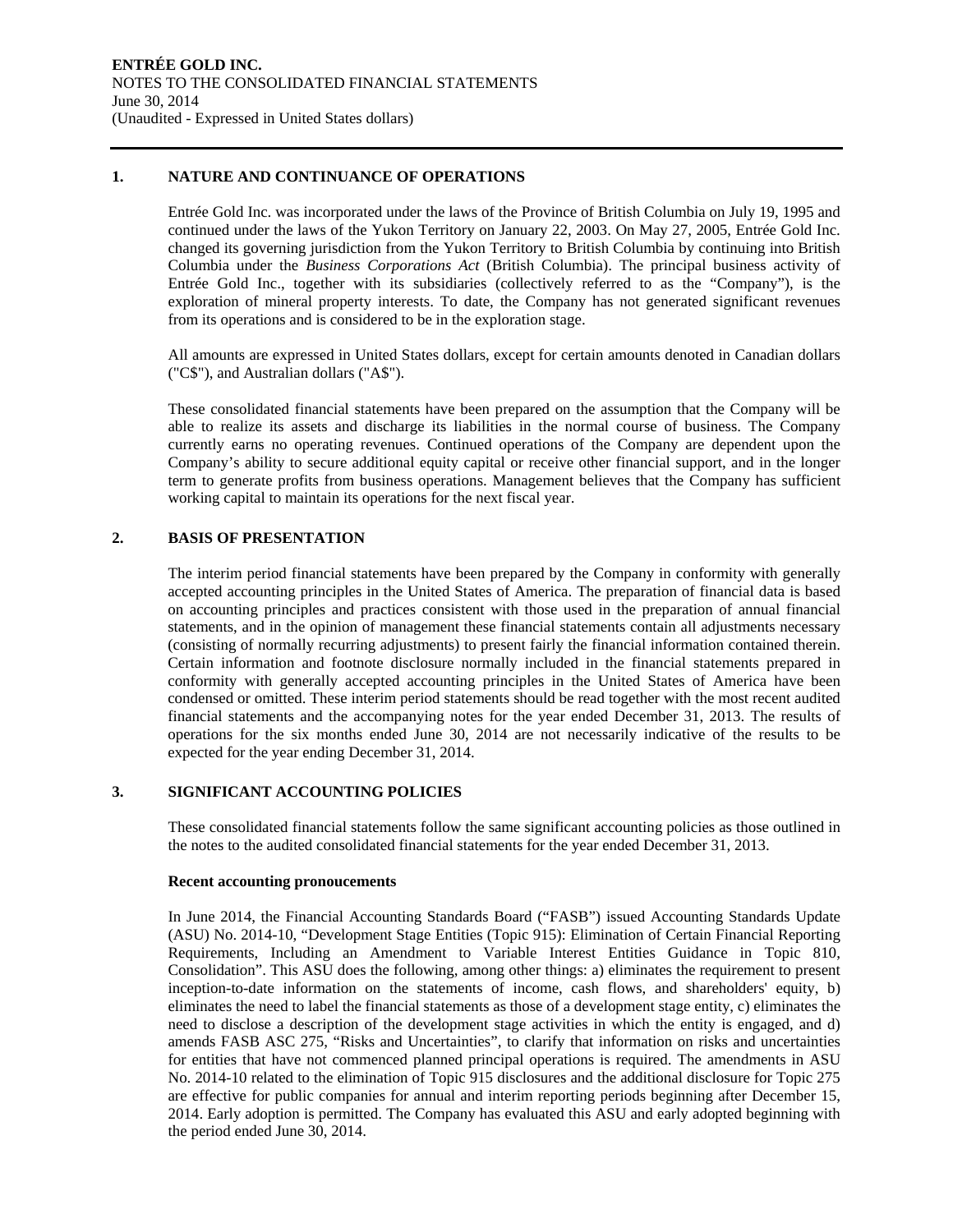### **4. CASH AND CASH EQUIVALENTS**

Cash and cash equivalents consist of cash at bank and in hand of \$42,011,899 as at June 30, 2014 (December 31, 2013 - \$46,701,216).

# **5. LONG-TERM INVESTMENTS**

#### *Equity Method Investment*

The Company accounts for its interest in a joint venture with Oyu Tolgoi LLC ("OTLLC"), a company owned 66% by Turquoise Hill Resources Ltd. (formerly Ivanhoe Mines Ltd.) ("Turquoise Hill") and 34% by the Government of Mongolia (Note 7), as a 20% equity investment. The Company's share of the loss of the joint venture is \$49,564 for the six months ended June 30, 2014 (June 30, 2013 - \$93,246) plus accrued interest expense of \$130,385 for the six months ended June 30, 2014 (June 30, 2013 - \$128,809).

# **6. EQUIPMENT**

|                    |               | June 30, 2014 |              |               | December 31, 2013 |           |
|--------------------|---------------|---------------|--------------|---------------|-------------------|-----------|
|                    |               | Accumulated   | Net Book     |               | Accumulated       | Net Book  |
|                    | Cost          | Depreciation  | Value        | Cost          | Depreciation      | Value     |
|                    |               |               |              |               |                   |           |
| Office equipment   | 91,712<br>\$. | 66,528<br>S   | 25,184<br>S. | 92,057<br>\$. | \$64,123          | \$27,934  |
| Computer equipment | 464,216       | 365,669       | 98,547       | 459,426       | 349,636           | 109,790   |
| Field equipment    | 250,662       | 155,689       | 94,973       | 251,604       | 144,786           | 106,818   |
| <b>Buildings</b>   | 245,616       | 205,727       | 39,889       | 246,540       | 202,139           | 44,401    |
|                    | \$1,052,206   | \$793,613     | \$258,593    | \$1,049,627   | \$760,684         | \$288,943 |

#### **7. MINERAL PROPERTY INTERESTS**

Title to mineral property interests involves certain inherent risks due to the difficulties of determining the validity of certain claims as well as the potential for problems arising from the frequently ambiguous conveyancing history characteristic of many mineral property interests. The Company has investigated title to its mineral property interests and, except as otherwise disclosed below, to the best of its knowledge, title to the mineral property interests is in good standing.

#### *Material Properties*

The Company's two principal assets are its interest in the Lookout Hill property in Mongolia, and the Ann Mason project (the "Ann Mason Project") in Nevada.

#### **Lookout Hill, Mongolia**

The Lookout Hill property in the South Gobi region of Mongolia is comprised of two mining licences, Shivee Tolgoi and Javhlant, granted by the Mineral Resources Authority of Mongolia ("MRAM") in October 2009. Title to the two licences is held by the Company.

In October 2004, the Company entered into an arm's-length Equity Participation and Earn-In Agreement (the "Earn-In Agreement") with Turquoise Hill. Under the Earn-In Agreement, Turquoise Hill agreed to purchase equity securities of the Company, and was granted the right to earn an interest in what is now the eastern portion of the Shivee Tolgoi mining licence and all of the Javhlant mining licence (together the "Joint Venture Property"). Most of Turquoise Hill's rights and obligations under the Earn-In Agreement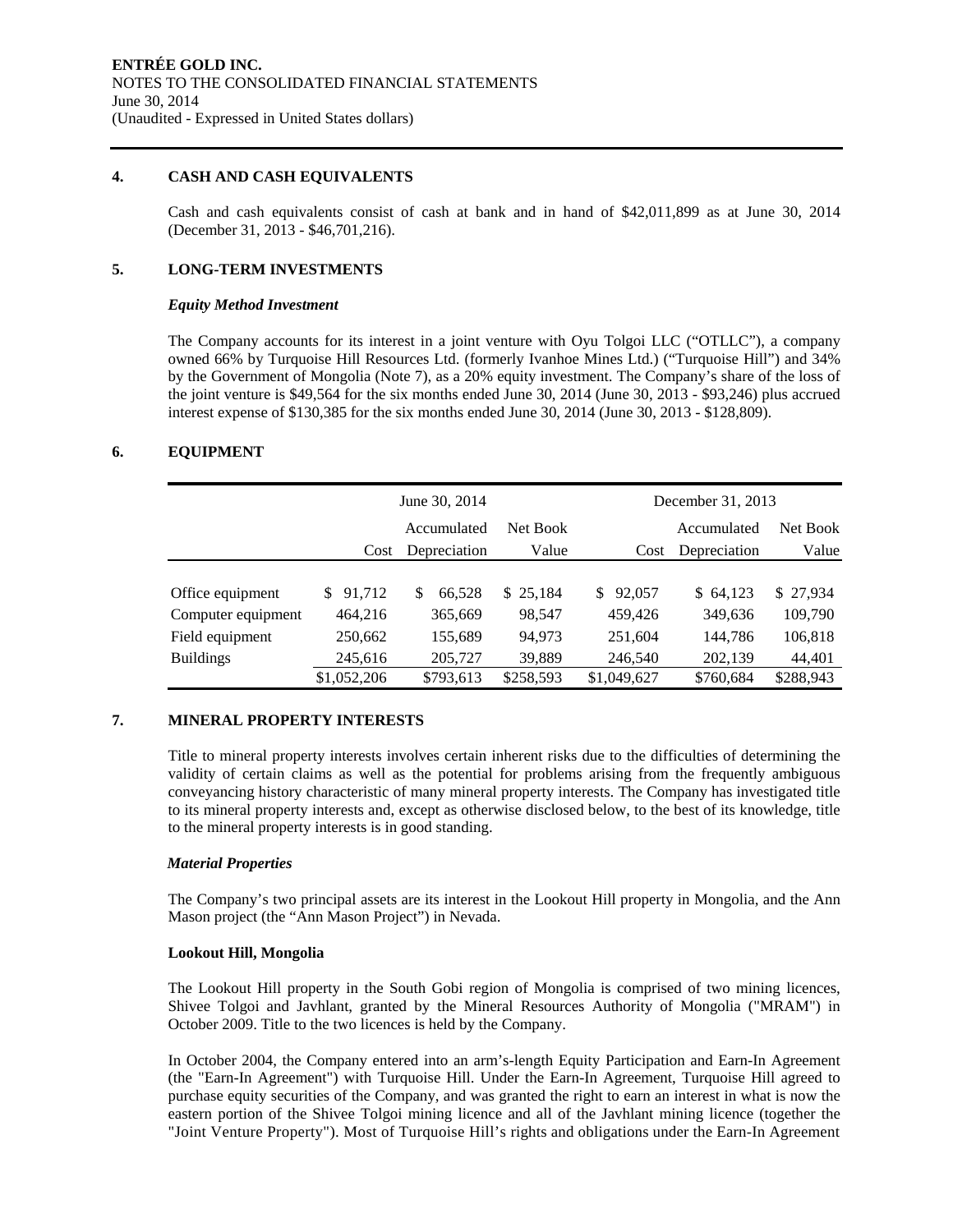#### **7. MINERAL PROPERTY INTERESTS** (cont'd...)

*Material Properties* (cont'd...)

**Lookout Hill, Mongolia** (cont'd...)

were subsequently assigned by Turquoise Hill to what was then its wholly-owned subsidiary, OTLLC. The Government of Mongolia subsequently acquired a 34% interest in OTLLC from Turquoise Hill.

On June 30, 2008, OTLLC gave notice that it had completed its earn-in obligations by expending a total of \$35 million on exploration of the Joint Venture Property. OTLLC earned an 80% interest in all minerals extracted below a sub-surface depth of 560 metres from the Joint Venture Property and a 70% interest in all minerals extracted from surface to a depth of 560 metres from the Joint Venture Property. In accordance with the Earn-In Agreement, the Company and OTLLC formed a joint venture (the "Entrée-OTLLC Joint Venture") on terms annexed to the Earn-In Agreement.

The portion of the Shivee Tolgoi mining licence outside of the Joint Venture Property ("Shivee West") is 100% owned by the Company, but is subject to a right of first refusal by OTLLC.

The conversion of the original Shivee Tolgoi and Javhlant exploration licences into mining licences was a condition precedent to the Investment Agreement (the "Investment Agreement") between Turquoise Hill, OTLLC, the Government of Mongolia and Rio Tinto International Holdings Limited. The licences are part of the contract area covered by the Investment Agreement, although the Company is not a party to the Investment Agreement. The Shivee Tolgoi and Javhlant mining licences were each issued for a 30 year term and have rights of renewal for two further 20 year terms.

On February 27, 2013, notice (the "Notice") was delivered to the Company that the Ministry of Mining had cancelled the July 2009 Order (the "2009 Order") registering the reserves on the Joint Venture Property. The Notice stated that the 2009 Order breached sections of the Minerals Law of Mongolia and Charter of the Minerals Resource Counsel that give the head of MRAM the authority to register reserves, rather than the Minister of Mineral Resources and Energy. The Notice further advised that the Company is temporarily restricted from transferring, selling or leasing the Shivee Tolgoi and Javhlant mining licences. On September 4, 2013, the Minister of Mining issued Order No. 179, advising the Minerals Professional Council to re-submit its previous conclusions regarding the reserves to MRAM for review and registration.

On September 6, 2013, the head of MRAM ordered that the reserves on the Joint Venture Property be registered. The Company was also subsequently advised that the temporary transfer restriction on the joint venture mining licences will be lifted.

As of June 30, 2014, the Entrée-OTLLC Joint Venture had expended approximately \$26.3 million to advance the Joint Venture Property. Under the terms of the Entrée-OTLLC Joint Venture, OTLLC contributed on behalf of the Company its required participation amount charging interest at prime plus 2% (Note 8).

#### **Ann Mason, Nevada, United States**

The Ann Mason Project is defined by a series of both unpatented lode claims on public land administered by the Bureau of Land Management, and title to patented lode claims. The project area includes the Ann Mason and the Blue Hill deposits, and several early-stage copper porphyry targets including the Blackjack IP, Blackjack Oxide, Roulette and Minnesota targets.

Certain of the unpatented lode claims are leased to the Company pursuant to a mining lease and option to purchase agreement ("MLOPA") with two individuals. Under the MLOPA, the Company has the option to purchase the claims for \$500,000, which, if exercised, will be subject to a 3% net smelter returns ("NSR")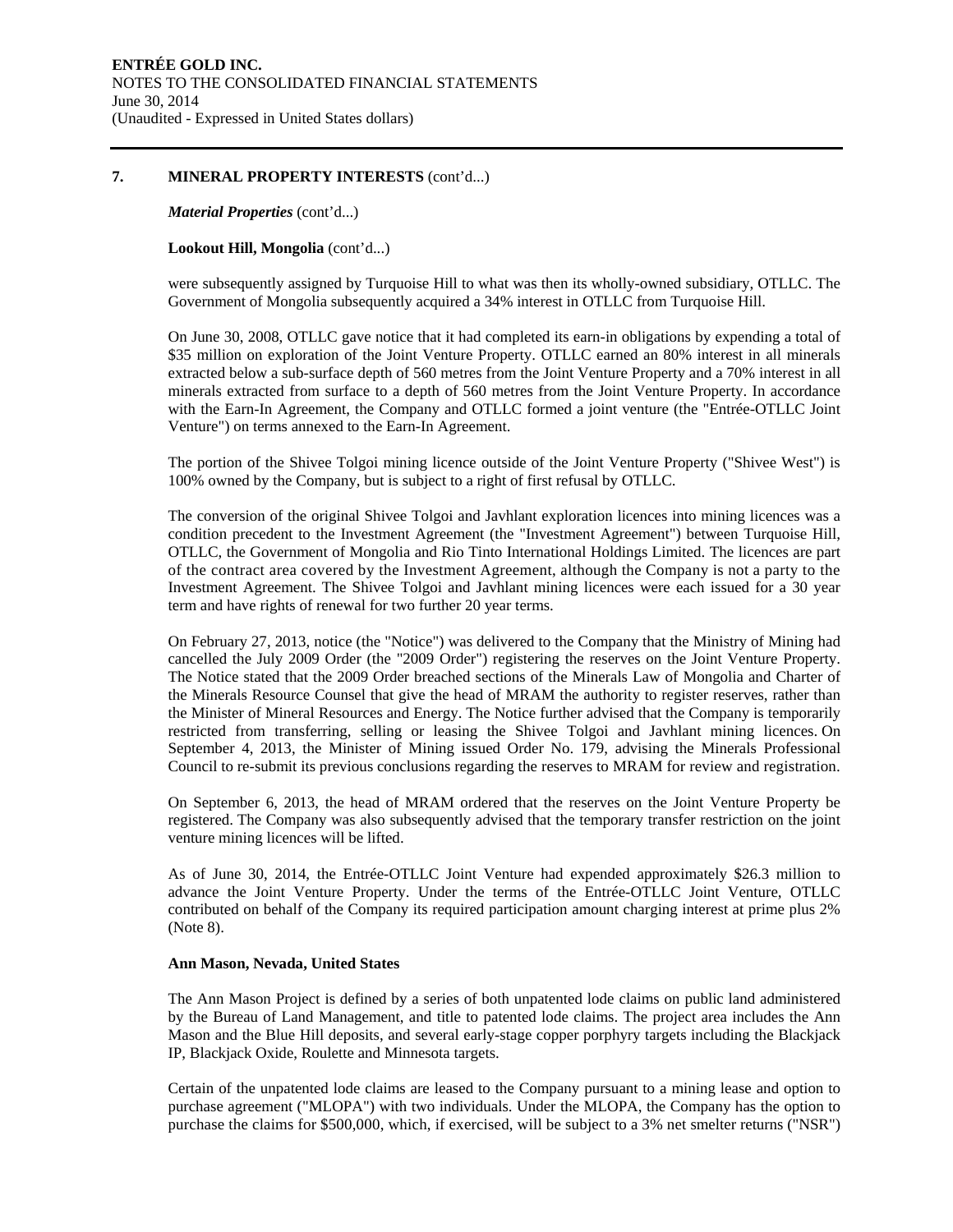#### **7. MINERAL PROPERTY INTERESTS** (cont'd...)

#### *Material Properties* (cont'd...)

### **Ann Mason, Nevada, United States** (cont'd...)

royalty (which may be bought down to a 1% NSR royalty for \$2 million). The MLOPA also provides for annual advance minimum royalty payments of \$27,500 which commenced in 2011 and will continue until the commencement of sustained commercial production. The advance payments will be credited against future royalty payments or the buy down of the royalty.

In September 2009, the Company entered into an agreement whereby the Company may acquire an 80% interest in certain unpatented lode claims formerly known as the Roulette property. In order to acquire its interest, the Company must: (a) incur expenditures of \$1,000,000, make cash payments of \$140,000 and issue 85,000 common shares of the Company within three years (completed); (b) make aggregate advance royalty payments totalling \$375,000 between the fifth and tenth anniversaries of the agreement; and (c) deliver a bankable feasibility study before the tenth anniversary of the agreement.

In February 2013, the Company entered into an agreement with Sandstorm Gold Ltd. ("Sandstorm") whereby the Company granted Sandstorm a 0.4% NSR royalty over certain of the unpatented lode claims, including the claims covering the Ann Mason and Blue Hill deposits, in return for an upfront payment of \$5 million (the "Sandstorm NSR Payment") which was recorded as a recovery to acquisition costs. In addition, certain of the patented lode claims are subject to a 2% NSR royalty.

During the six months ended June 30, 2014, the Company located or acquired certain upatented lode claims within the boundaries of its Ann Mason Project pursuant to which the Company paid \$100,000 and issued 250,000 common shares valued at \$73,618.

# *Other Properties*

The Company also has interests in non-material properties in Australia, United States and Peru including the following:

#### **Australia Properties**

The Company holds a 54.71% interest in the Blue Rose copper-iron-gold-molybdenum joint venture property, with Giralia Resources Pty Ltd., a subsidiary of Atlas Iron Limited (ASX:AGO - "Atlas"), retaining the remaining 45.29% interest.

#### **Lordsburg and Oak Grove**

During the year ended December 31, 2012, the Company entered into an agreement to purchase a 100% interest in the Lordsburg and Oak Grove properties, New Mexico, subject to a 2% NSR royalty. Pursuant to the agreement, the Company paid \$100,000 and issued 500,000 common shares valued at \$326,483. During the year ended December 31, 2013, the Company abandoned the unpatented lode claims comprising the Oak Grove property and recorded an impairment of mineral property interests of \$437,732.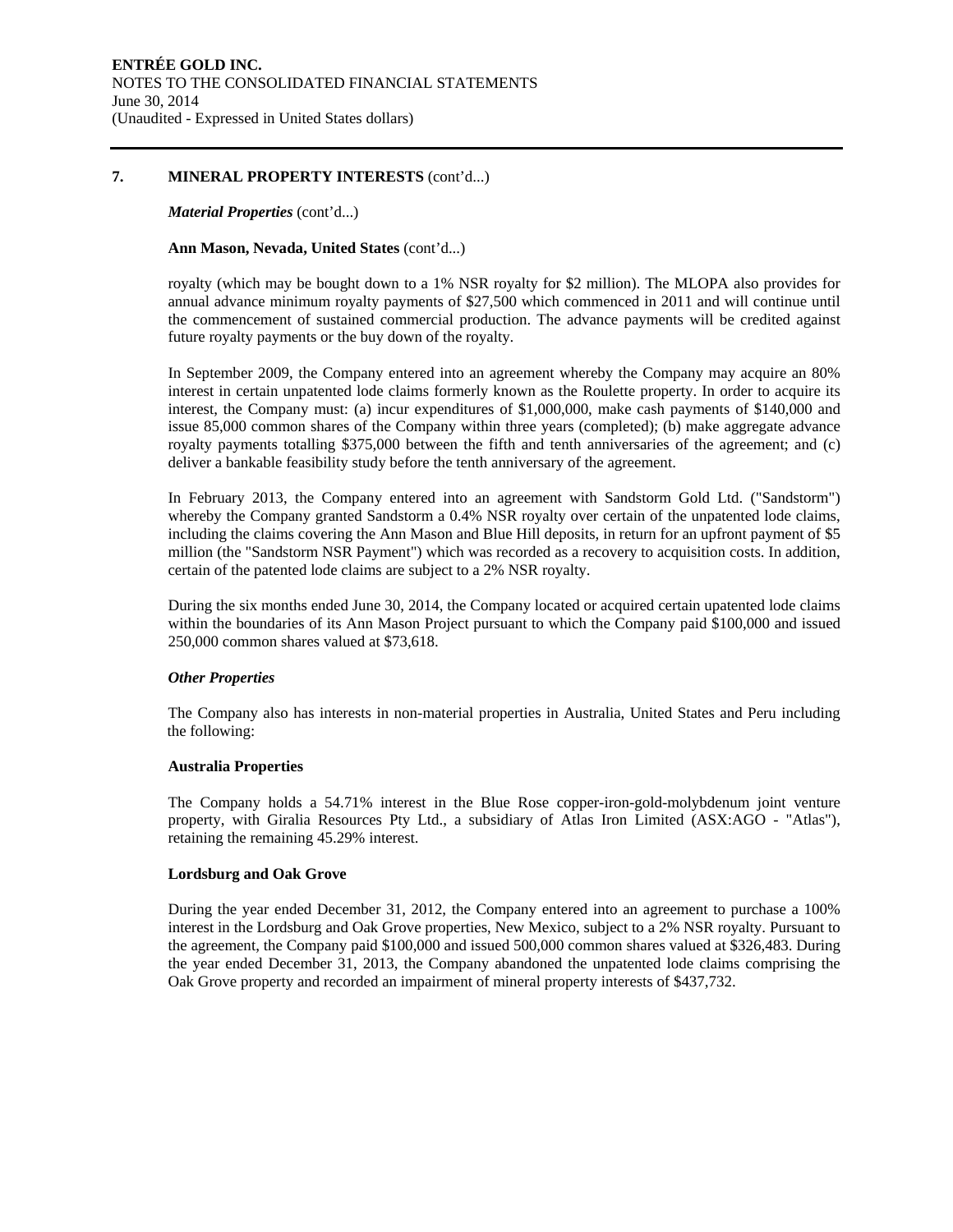### **7. MINERAL PROPERTY INTERESTS** (cont'd...)

Capitalized mineral property acquisition costs are summarized as follows:

|                            | June 30,<br>2014 |               | December 31.<br>2013 |
|----------------------------|------------------|---------------|----------------------|
| <b>USA</b>                 |                  |               |                      |
| Ann Mason                  | \$<br>47,494,176 | <sup>\$</sup> | 47,495,218           |
| Lordsburg                  | 492,319          |               | 494,171              |
| Other                      | 281,679          |               | 282,738              |
| <b>Total USA</b>           | 48,268,174       |               | 48,272,127           |
| <b>AUSTRALIA</b>           |                  |               |                      |
| <b>Blue Rose JV</b>        | 532,436          |               | 534,438              |
| <b>Total Australia</b>     | 532,436          |               | 534,438              |
| <b>Total all locations</b> | 48,800,610       | \$            | 48,806,565           |

Ann Mason capitalized mineral property acquisition costs are net of the \$5 million Sandstorm NSR Payment.

Expensed exploration costs are summarized as follows:

|                            | Three Months<br>Ended<br>June $30$ ,<br>2014 |    | Three Months<br>Ended<br>June $30$ ,<br>2013 |     | Six Months<br>Ended<br>June $30$ .<br>2014 |               | Six Months<br>Ended<br>June $30$ ,<br>2013 |
|----------------------------|----------------------------------------------|----|----------------------------------------------|-----|--------------------------------------------|---------------|--------------------------------------------|
| Mongolia<br>US<br>Other    | \$<br>2,584<br>599,677<br>155,064            | -S | 243,778<br>1,571,377<br>89,481               | -\$ | 948.894<br>1,132,705<br>239,872            | <sup>\$</sup> | 773,612<br>2,512,408<br>222,406            |
| <b>Total all locations</b> | \$<br>757,325                                | \$ | 1,904,636                                    |     | 2,321,471                                  | <sup>\$</sup> | 3,508,426                                  |

# **8. LOANS PAYABLE**

Under the terms of the Entrée-OTLLC Joint Venture (Note 7), OTLLC will contribute funds to approved joint venture programs and budgets on the Company's behalf. Interest on each loan advance shall accrue at an annual rate equal to OTLLC's actual cost of capital or the prime rate of the Royal Bank of Canada, plus two percent (2%) per annum, whichever is less, as at the date of the advance. The loans will be repayable by the Company monthly from ninety percent (90%) of the Company's share of available cash flow from the Entrée-OTLLC Joint Venture. In the absence of available cash flow, the loans will not be repayable. The loans are not expected to be repaid within one year.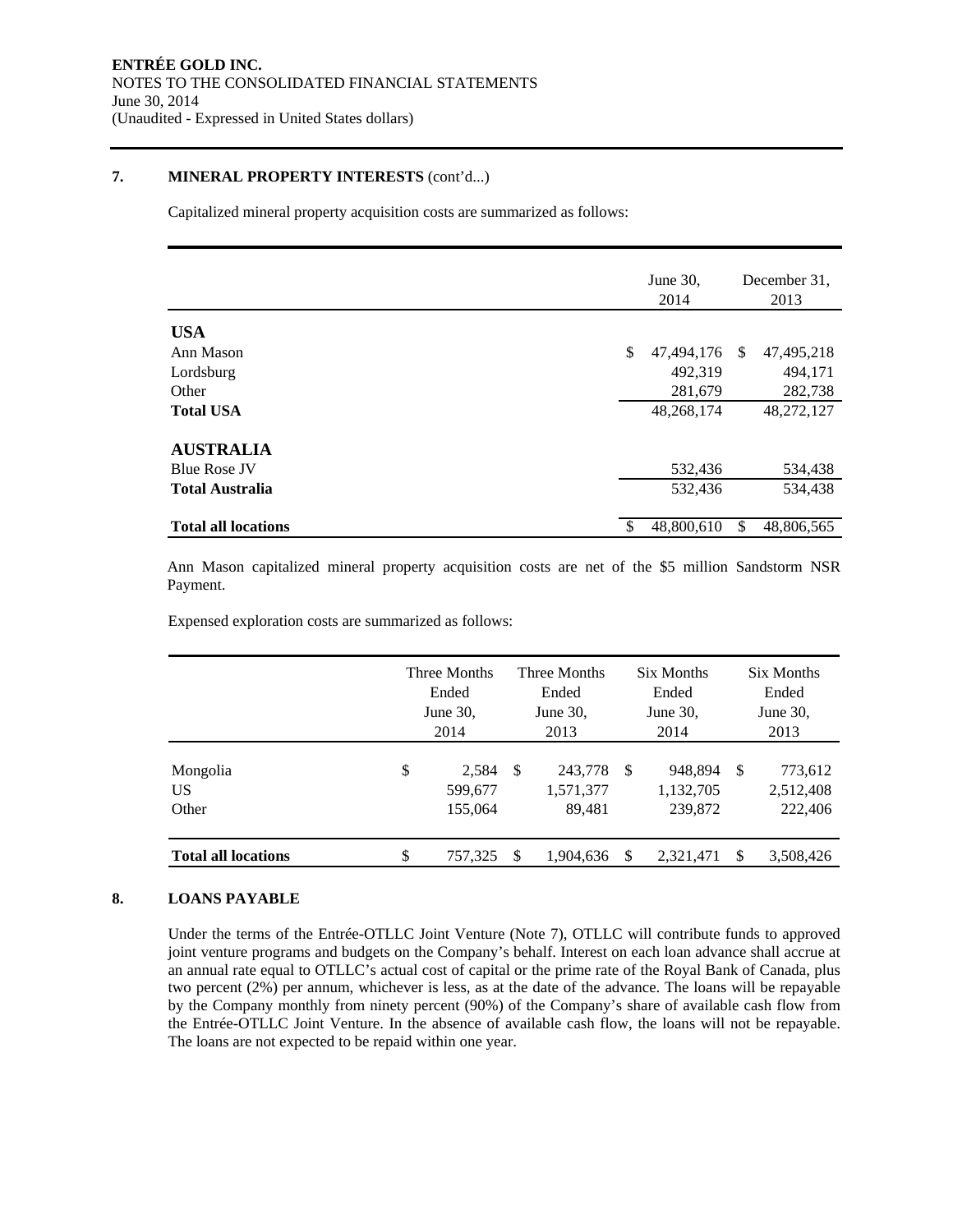#### **9. SANDSTORM FINANCING ARRANGEMENT**

In February 2013, the Company entered into an equity participation and funding agreement with Sandstorm that provided an upfront deposit (the "Deposit") from Sandstorm of \$40 million. The Company will use future payments that it receives from its mineral property interests to purchase and deliver metal credits to Sandstorm, in amounts that are indexed to the Company's share of gold, silver and copper production from the Joint Venture Property as follows:

- 25.7% of the Company's share of gold and silver, and 2.5% of the Company's share of copper, produced from the portion of the Shivee Tolgoi mining licence included in the Joint Venture Property; and
- 33.8% of the Company's share of gold and silver, and 2.5% of the Company's share of copper, produced from the Javhlant mining licence.

In addition to the Deposit, upon delivery of the metal credits Sandstorm will make a cash payment to the Company equal to the lesser of the prevailing market price and \$220 per ounce of gold, \$5 per ounce of silver and \$0.50 per pound of copper (subject to inflation adjustments). After approximately 8.6 million ounces of gold, 40.3 million ounces of silver and 9.1 billion pounds of copper have been produced from the entire Joint Venture Property, the cash payment will increase to the lesser of the prevailing market price and \$500 per ounce of gold, \$10 per ounce of silver and \$1.10 per pound of copper (subject to inflation adjustments). To the extent that the prevailing market price is greater than the amount of the cash payment, the difference between the two will be credited against the Deposit (the net amount of the Deposit being the "Unearned Balance").

In the event of a partial expropriation of the Company's interest in the Joint Venture Property, which is not reversed during the abeyance period provided for in the equity participation and funding agreement, the Company will be required to return a pro rata portion of the Deposit (the amount of the repayment not to exceed the amount of the Unearned Balance) and the metal credits that the Company is required to deliver will be reduced proportionately. In the event of a full expropriation, the full amount of the Unearned Balance must be returned with interest.

The Company is not required to deliver actual metal, and the Company may use revenue from any of its assets to purchase the requisite amount of metal credits.

The Company recorded the Deposit as deferred revenue and will recognize amounts in revenue as metal credits are delivered to Sandstorm, which is currently scheduled to commence in 2019.

In addition, the Company entered into an agreement with Sandstorm whereby the Company granted Sandstorm a 0.4% NSR royalty over certain of the Ann Mason Project claims, including the claims covering the Ann Mason and Blue Hill deposits, in return for the Sandstorm NSR Payment of \$5 million which was recorded as a recovery to acquisition costs.

The Company also completed a private placement with Sandstorm for gross proceeds of \$9,722,897.

The transactions costs related to the Sandstorm financing arrangement incurred in 2013 were \$936,926 for consultancy and advisory fees, \$192,203 for legal fees included in general and administration expenses and \$86,636 for share issuance costs.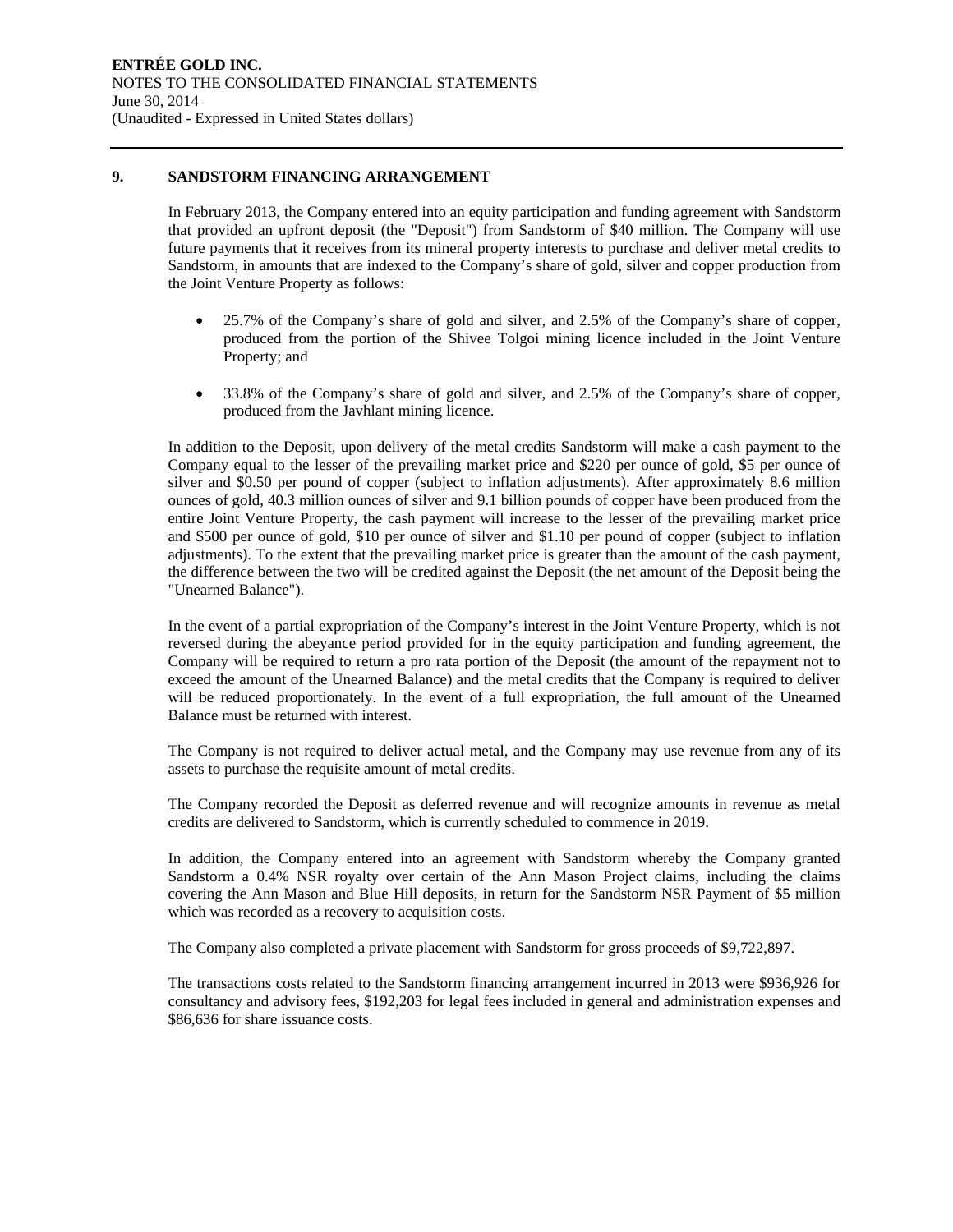#### **10. COMMON STOCK**

#### **Share issuances**

In May 2014, the Company issued 250,000 shares at a fair value of \$73,618 to locate certain claims within the boundaries of its Ann Mason Project.

#### **Stock options**

The Company has adopted a stock option plan (the "Plan") to grant options to directors, officers, employees and consultants. Under the Plan, the Company may grant options to acquire up to 10% of the issued and outstanding shares of the Company. Options granted can have a term of up to ten years and an exercise price typically not less than the Company's closing stock price on the last trading day before the date of grant. Vesting is determined at the discretion of the Board of Directors.

The Company uses the Black-Scholes option pricing model to determine the fair value of stock options granted. For employees, the compensation expense is amortized on a straight-line basis over the requisite service period which approximates the vesting period. Compensation expense for stock options granted to non-employees is recognized over the contract services period or, if none exists, from the date of grant until the options vest. Compensation associated with unvested options granted to non-employees is re-measured on each balance sheet date using the Black-Scholes option pricing model.

The Company uses historical data to estimate option exercise, forfeiture and employee termination within the valuation model. The risk-free interest rate is based on a treasury instrument whose term is consistent with the expected term of the stock options. The Company has not paid and does not anticipate paying dividends on its common stock; therefore, the expected dividend yield is assumed to be zero. Companies are required to utilize an estimated forfeiture rate when calculating the expense for the reporting period.

Based on the best estimate, management applied the estimated forfeiture rate of Nil in determining the expense recorded in the accompanying Statements of Operations and Comprehensive Loss.

|                              |                   | Weighted Average<br><b>Exercise Price</b> |
|------------------------------|-------------------|-------------------------------------------|
|                              | Number of Options | (C\$)                                     |
| Balance at December 31, 2012 | 9,223,000         | 1.98                                      |
| Granted                      | 7,560,000         | 0.47                                      |
| Expired                      | (2,379,500)       | 1.80                                      |
| Forfeited                    | (3,000)           | 1.25                                      |
| Balance at December 31, 2013 | 14,400,500        | 1.22                                      |
| Expired                      | (1,339,000)       | 1.32                                      |
| Balance at March 31, 2014    | 13,061,500        | 1.21                                      |
| Forfeited                    | (35,000)          | 0.76                                      |
| Balance at June 30, 2014     | 13,026,500        | 1.21                                      |

Stock option transactions are summarized as follows:

The number of stock options exercisable at June 30, 2014 was 13,026,500.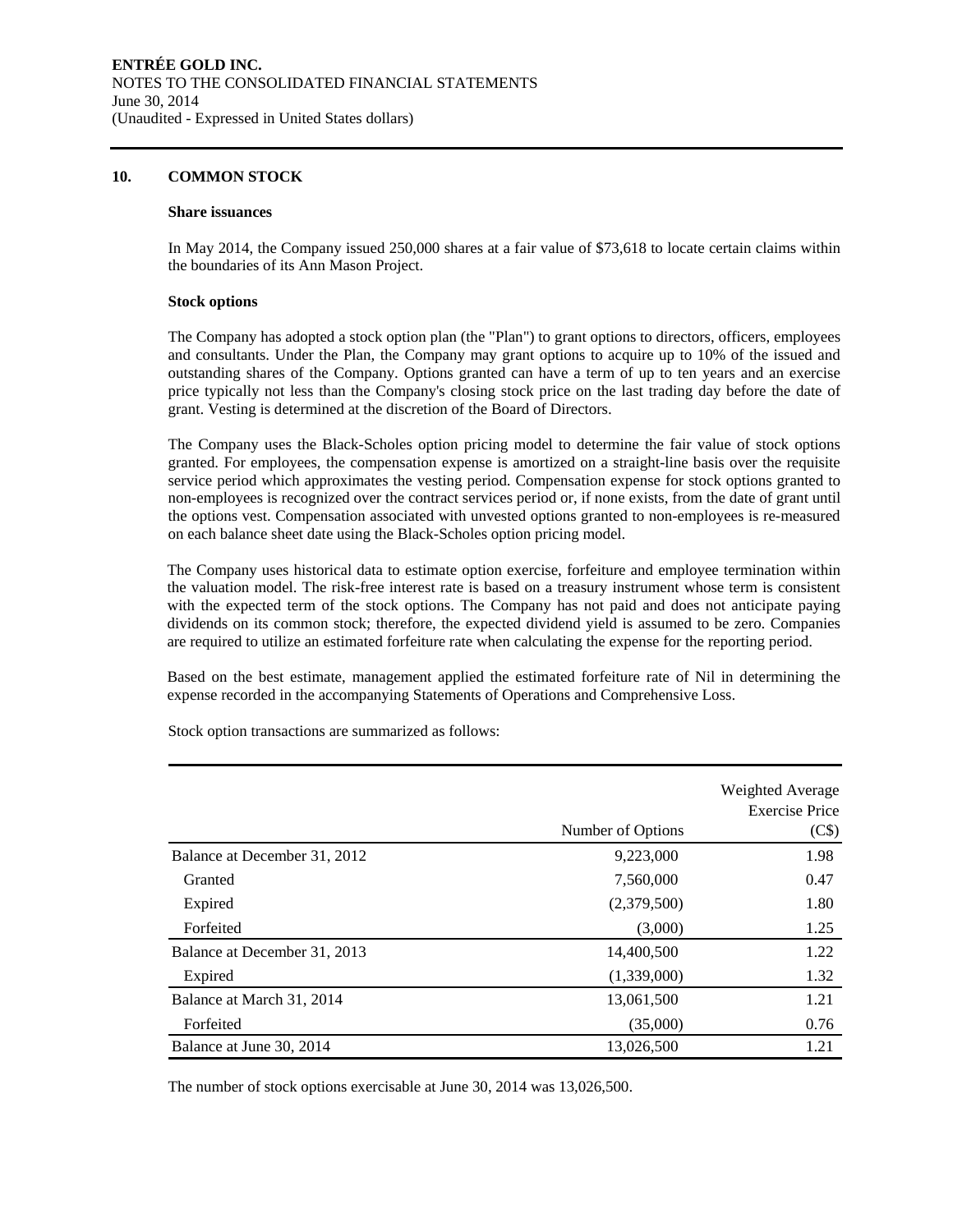### **10. COMMON STOCK** (cont'd...)

#### **Share options** (cont'd...)

At June 30, 2014, the following stock options were outstanding:

| Number of<br>Options | Exercise<br>Price<br>(C\$) | Aggregate<br>Intrinsic Value<br>(C\$) | <b>Expiry Date</b> | Number of<br>Options<br>Exercisable | Aggregate<br><b>Intrinsic Value</b><br>(C\$) |
|----------------------|----------------------------|---------------------------------------|--------------------|-------------------------------------|----------------------------------------------|
|                      |                            |                                       |                    |                                     |                                              |
| 1,472,500            | 2.60                       | $\overline{\phantom{a}}$              | December 29, 2014  | 1,472,500                           |                                              |
| 300,000              | 2.34                       | $\overline{\phantom{a}}$              | September 22, 2015 | 300,000                             |                                              |
| 1,372,500            | 2.86                       | $\overline{\phantom{m}}$              | November 22, 2015  | 1,372,500                           |                                              |
| 200,000              | 3.47                       | $\overline{\phantom{a}}$              | January 4, 2016    | 200,000                             |                                              |
| 125,000              | 2.94                       | $\overline{\phantom{a}}$              | March 8, 2016      | 125,000                             |                                              |
| 150,000              | 2.05                       | $\overline{\phantom{a}}$              | July 7, 2016       | 150,000                             |                                              |
| 100,000              | 2.23                       | $\overline{\phantom{a}}$              | July 15, 2016      | 100,000                             |                                              |
| 1,671,500            | 1.25                       | $\overline{\phantom{a}}$              | January 6, 2017    | 1,671,500                           |                                              |
| 100,000              | 0.73                       | $\overline{\phantom{a}}$              | June 18, 2017      | 100,000                             |                                              |
| 4,960,000            | 0.56                       | $\overline{\phantom{a}}$              | March 15, 2018     | 4,960,000                           |                                              |
| 50,000               | 0.32                       | $\qquad \qquad \blacksquare$          | April 9, 2018      | 50,000                              |                                              |
| 150,000              | 0.34                       | $\overline{a}$                        | June 27, 2018      | 150,000                             |                                              |
| 2,375,000            | 0.30                       | 47,500                                | December 19, 2018  | 2,375,000                           | 47,500                                       |
| 13,026,500           |                            | \$<br>47,500                          |                    | 13,026,500                          | \$<br>47,500                                 |

The aggregate intrinsic value in the preceding table represents the total intrinsic value, based on the Company's closing stock price of C\$0.32 per share as of June 30, 2014, which would have been received by the option holders had all option holders exercised their options as of that date. The total number of inthe-money options vested and exercisable as of June 30, 2014 was 2,375,000. The total intrinsic value of options exercised during the six months ended June 30, 2014 was \$Nil (June 30, 2013 - \$Nil).

#### **Stock-based compensation**

No stock options were granted during the six months ended June 30, 2014. The fair value of stock options granted during the six months ended June 30, 2014 was \$Nil (June 30, 2013 - \$1,051,712). Stock-based compensation recognized during the six months ended June 30, 2014 was \$Nil (June 30, 2013 - \$1,052,637) which has been recorded in the consolidated statements of operations and comprehensive loss as follows with corresponding additional paid-in capital recorded in stockholders' equity:

|                            | Three Months<br>Ended |                          | Three Months<br>Ended |        |          | Six Months<br>Ended          |          | Six Months |  |  |
|----------------------------|-----------------------|--------------------------|-----------------------|--------|----------|------------------------------|----------|------------|--|--|
|                            |                       |                          |                       |        |          |                              |          | Ended      |  |  |
|                            | June 30,              |                          | June $30$ ,           |        | June 30, |                              | June 30, |            |  |  |
|                            |                       | 2014                     |                       | 2013   |          | 2014                         |          | 2013       |  |  |
| Exploration                |                       | $\overline{\phantom{a}}$ |                       | -      |          | $\qquad \qquad \blacksquare$ | \$       | 148,125    |  |  |
| General and administration |                       | ۰                        |                       | 42,257 |          | ۰                            |          | 904,512    |  |  |
|                            |                       | -                        |                       | 42,257 | -S       | $\overline{\phantom{0}}$     |          | 1,052,637  |  |  |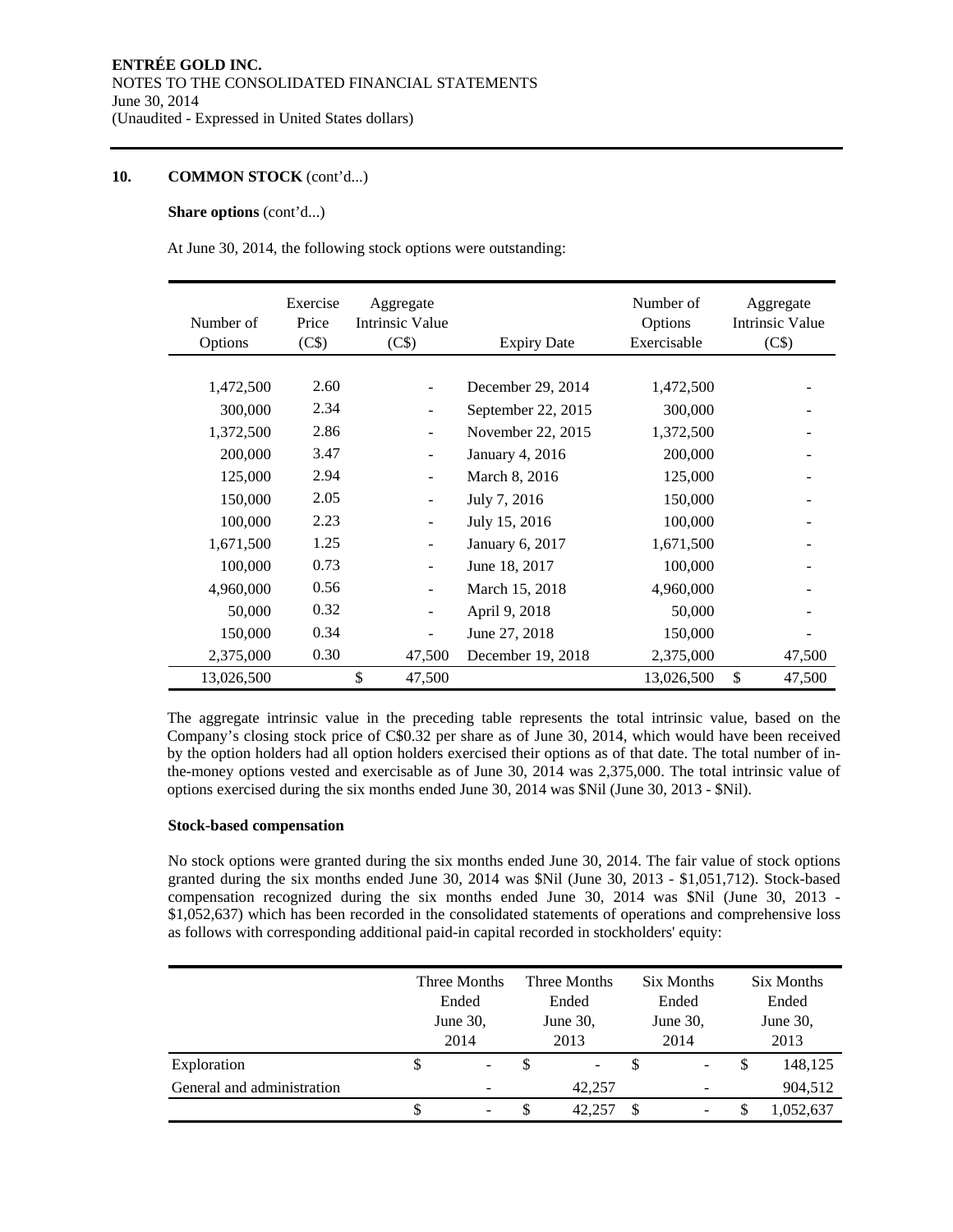#### **10. COMMON STOCK** (cont'd…)

#### **Stock-based compensation** (cont'd…)

The following weighted-average assumptions were used for the Black-Scholes valuation of stock options granted:

|                                  | June 30,<br>2014 | June 30,<br>2013 |
|----------------------------------|------------------|------------------|
|                                  |                  |                  |
| Risk-free interest rate          |                  | 1.25%            |
| Expected life of options (years) | ۰                | 4.3              |
| Annualized volatility            | -                | 76%              |
| Dividend rate                    |                  | 0.00%            |
|                                  |                  |                  |

#### **11. SEGMENT INFORMATION**

The Company operates in one business segment being the exploration of mineral property interests.

Geographic information is as follows:

|                     | June 30,<br>2014 |    | December 31.<br>2013 |
|---------------------|------------------|----|----------------------|
| Identifiable assets |                  |    |                      |
| <b>USA</b>          | \$<br>49,197,823 | -S | 49,405,542           |
| Canada              | 40,906,174       |    | 45,822,245           |
| Australia           | 1,648,267        |    | 1,642,736            |
| Mongolia            | 307,175          |    | 504,408              |
| Other               | 29,467           |    | 20,174               |
|                     | \$<br>92,088,906 | -S | 97,395,105           |

# **12. FINANCIAL INSTRUMENTS**

The Company's financial instruments generally consist of cash and cash equivalents, receivables, deposits, accounts payable and accrued liabilities and loans payable. Unless otherwise noted, it is management's opinion that the Company is not exposed to significant interest or credit risks arising from these financial instruments. The fair value of these financial instruments approximates their carrying values, except as noted below.

The Company is exposed to currency risk by incurring certain expenditures in currencies other than the Canadian dollar. The Company does not use derivative instruments to reduce this currency risk.

Fair value measurement is based on a fair value hierarchy, which requires an entity to maximize the use of observable inputs and minimize the use of unobservable inputs when measuring fair value. The standard describes three levels of inputs that may be used to measure fair value which are: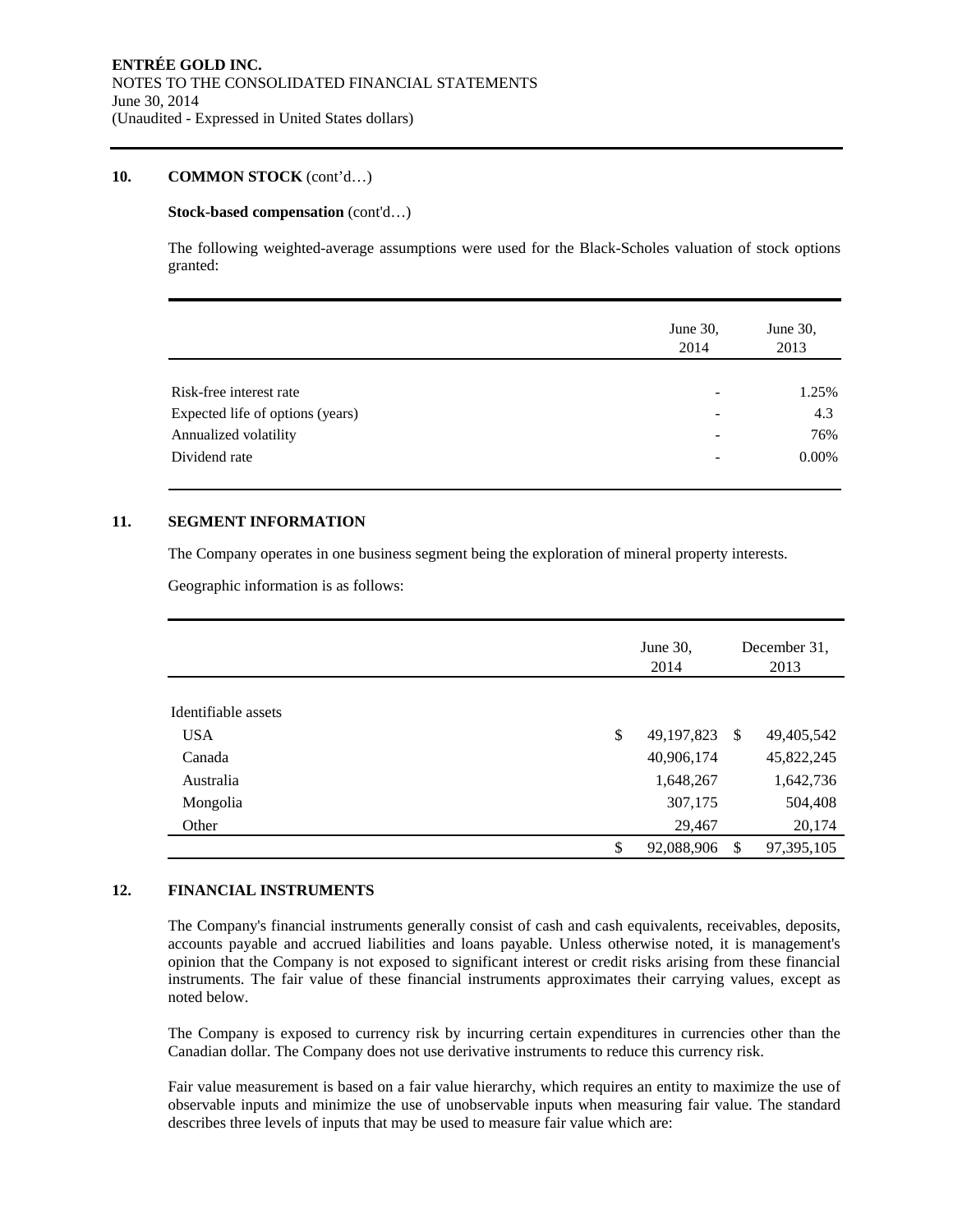#### **12. FINANCIAL INSTRUMENTS** (cont'd…)

Level 1 — Quoted prices that are available in active markets for identical assets or liabilities.

Level 2 — Quoted prices in active markets for similar assets that are observable.

Level 3 — Unobservable inputs that are supported by little or no market activity and that are significant to the fair value of the assets or liabilities.

At June 30, 2014, the Company had Level 1 financial instruments, consisting of cash and cash equivalents, with a fair value of \$42,011,899.

### **13. ACCUMULATED OTHER COMPREHENSIVE INCOME (OCI)**

|                                                                              |               | Three Months<br>Ended<br>June 30,<br>2014 |               | Three Months<br>Ended<br>June $30$ ,<br>2013 |     | Six Months<br>Ended<br>June 30,<br>2014 |    | <b>Six Months</b><br>Ended<br>June $30$ ,<br>2013 |
|------------------------------------------------------------------------------|---------------|-------------------------------------------|---------------|----------------------------------------------|-----|-----------------------------------------|----|---------------------------------------------------|
| Accumulated OCI, beginning of period:                                        |               |                                           |               |                                              |     |                                         |    |                                                   |
| Currency translation adjustment                                              | S             | (1,230,673)                               | S.            | 2,669,821                                    | S   | 465,615                                 | S  | 3,253,019                                         |
|                                                                              | <sup>\$</sup> | (1,230,673)                               | <sup>\$</sup> | 2,669,821                                    | \$  | 465,615                                 | \$ | 3,253,019                                         |
| Other comprehensive loss for the period:<br>Currency translation adjustments | \$            | 1,439,608                                 | S             | $(1,740,015)$ \$                             |     | (256,680)                               | S. | (2,323,213)                                       |
|                                                                              | $\mathcal{S}$ | 1,439,608                                 | \$.           | $(1,740,015)$ \$                             |     | (256,680)                               | S. | (2,323,213)                                       |
| Accumulated OCI, end of period:<br>Currency translation adjustment           | \$            | 208,935                                   | \$.           | 929,806                                      | \$. | 208,935                                 | S  | 929,806                                           |
|                                                                              | \$            | 208,935                                   | \$            | 929,806                                      | \$  | 208,935                                 | \$ | 929,806                                           |

#### **14. SUPPLEMENTAL DISCLOSURE WITH RESPECT TO CASH FLOWS**

The significant non-cash transaction for the six months ended June 30, 2014 consisted of the issuance of 250,000 common shares (June 30, 2013 – Nil) in payment of mineral property acquisitions valued at \$73,618 (June 30, 2013 – \$Nil) which have been capitalized as mineral property interests. The significant non-cash transactions for the six months ended June 30, 2013 consisted of funding by OTLLC of the Company's investment requirements for the Entrée-OTLLC Joint Venture of \$93,246.

#### **15. COMMITMENTS**

The Company is committed to make lease payments for the rental of office space as follows:

| 2014 | 149,295 |
|------|---------|
| 2015 | 209,727 |
| 2016 | 210,373 |
| 2017 | 87,655  |
|      | 657,050 |

The Company incurred lease expense of \$199,282 (June 30, 2013 – \$189,095) for the six months ended June 30, 2014.